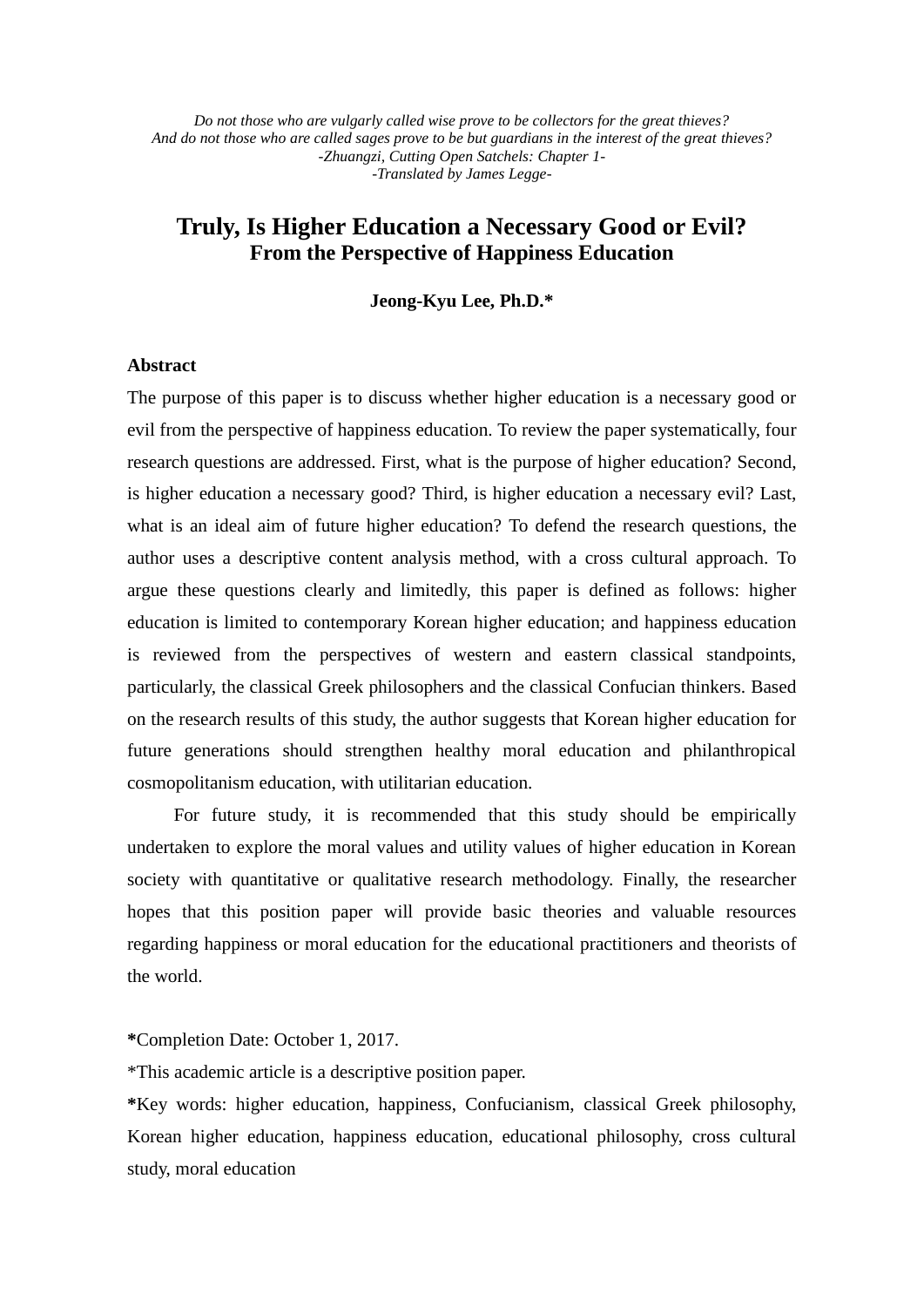The purpose of this paper is to discuss whether higher education is a necessary good or evil from the perspective of happiness education. To review the paper systematically, four research questions are addressed. First, what is the purpose of higher education? Second, is higher education a necessary good? Third, is higher education a necessary evil? Last, what is an ideal aim of future higher education? To defend the research questions, the author uses a descriptive content analysis method, with a cross cultural approach. To argue these questions clearly and limitedly, this paper is defined as follows: higher education is limited to contemporary Korean higher education; happiness education is reviewed from the perspectives of western and eastern classical standpoints, particularly, the classical Greek philosophers and the classical Confucian thinkers.

The significance of this paper is to useful resources and basic theories about the aims of future higher education for the educational practitioners and theorists of the world, suggesting the research results of this study.

# **What is the purpose of higher education?**

Higher education as elite education has traditionally performed major purpose and functions for pursuing the preservation, transmittance, and advance of knowledge through studying science as well as for forstering leaders and professionals (Millet, 1962; Lee, 2012). In the western world, higher education has mainly emphasized pragmatism, idealism, hedonism, and materialism. On the contrary, in the eastern world, particularly Korea, elite or higher education has generally stressed moralism, intuitionism, and social successism. However, in modern times, higher education has additionally taken on the function to product human and intelligent capital not only for enlarging functions of teaching, research, and social services, but for promoting individual life quality or success, social welfare, and national competitiveness (Lee, 2008; Lee, 2012).

In a few previous studies of the author, the author reviewed the significant purpose and function of higher education from three viewpoints teleological, ontological, and utilitarian (Lee, 2008; Lee, 2012; Lee, 2017a). In a teleological standpoint, the purpose of higher education is to cultivate the individual, to achieve the ultimate goodness, and to attain happiness (Lee, 2012). From an ontological viewpoint, as the author mentioned on the above, the functional purpose of higher education is not only the preservation,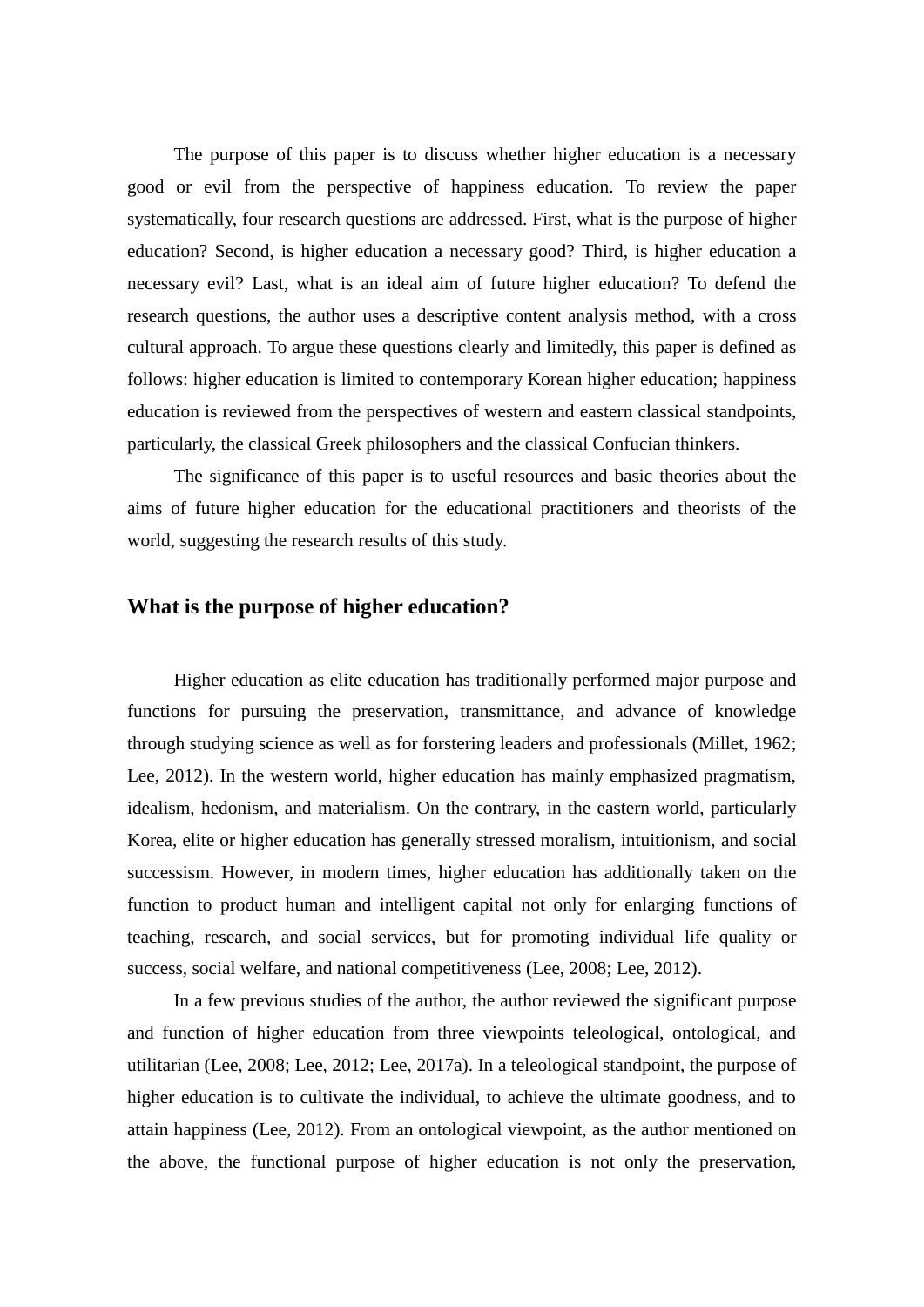transmission, and advancement of knowledge, but also teaching universal knowledge to educate human power or resources having professional knowledge and scientific skill for promoting individual life quality and for establishing a welfare society (Lee, 2012; 2017a). From a utiltarian standpoint, the purpose of higher education is to obtain physical or material utility such as money, socio-politial power and interest, fame, health, and success (Lee, 2008; 2012; 2017a).

In contemporary Korean society, higher education has been instrumentalized for achieving one's social success as a ladder to upgrade social status or to maintain politicoeconomic power and interest. That is, the main purpose of higher education in Korea is to attain one's social success econo-politically. Under the present Korean society being spread of social successism, is higher education able to contribute to the establishment of common good and social harmony in Korea? The author intends to discuss this question in the next sections, with the following research question: whether higher education is a necessary good or evil?

# **Is higher education a necessary good?**

Indeed, is higher education a necessary good? If this question were entirely true, higher education would be performed its purpose and function properly. In the crosscultural aspects of classical education philosophy, there are similarities between the East and the West regarding this question. From a classical Confucian viewpoint, as the *Great Learning* (*Da Xue*) shows 'what the *Great Learning* teaches is to illustrate illustrious virtue, to renovate the people, and to rest in the highest *goodness*' (trans. Legge, http://ctext.org/daxue Retrieved on July 3, 2017). Zengzi (505-436 BC) as one of the great thinkers in ancient China states that the purpose of the *Da Xue* is to bright virtue, to cultivate the self, and the achieve the ultimate goodness. In addition, Zhu Xi (AD 1130- 1200) as one of great Neo-Confucian scholars in classical China regards the *Great Learning* as the way of self cultivation and governance to be studied by all people (Gardner, 1998).

Like the above classical Confucian viewpoints, the purpose of education in the standpoints of ancient Greek philosophers is to make humans in perfection as well as to achieve a happy life for building a harmonious society and an ideal nation (Lee, 2008; 2017c). Plato in *the Republic* insists that a person becomes good and noble when his or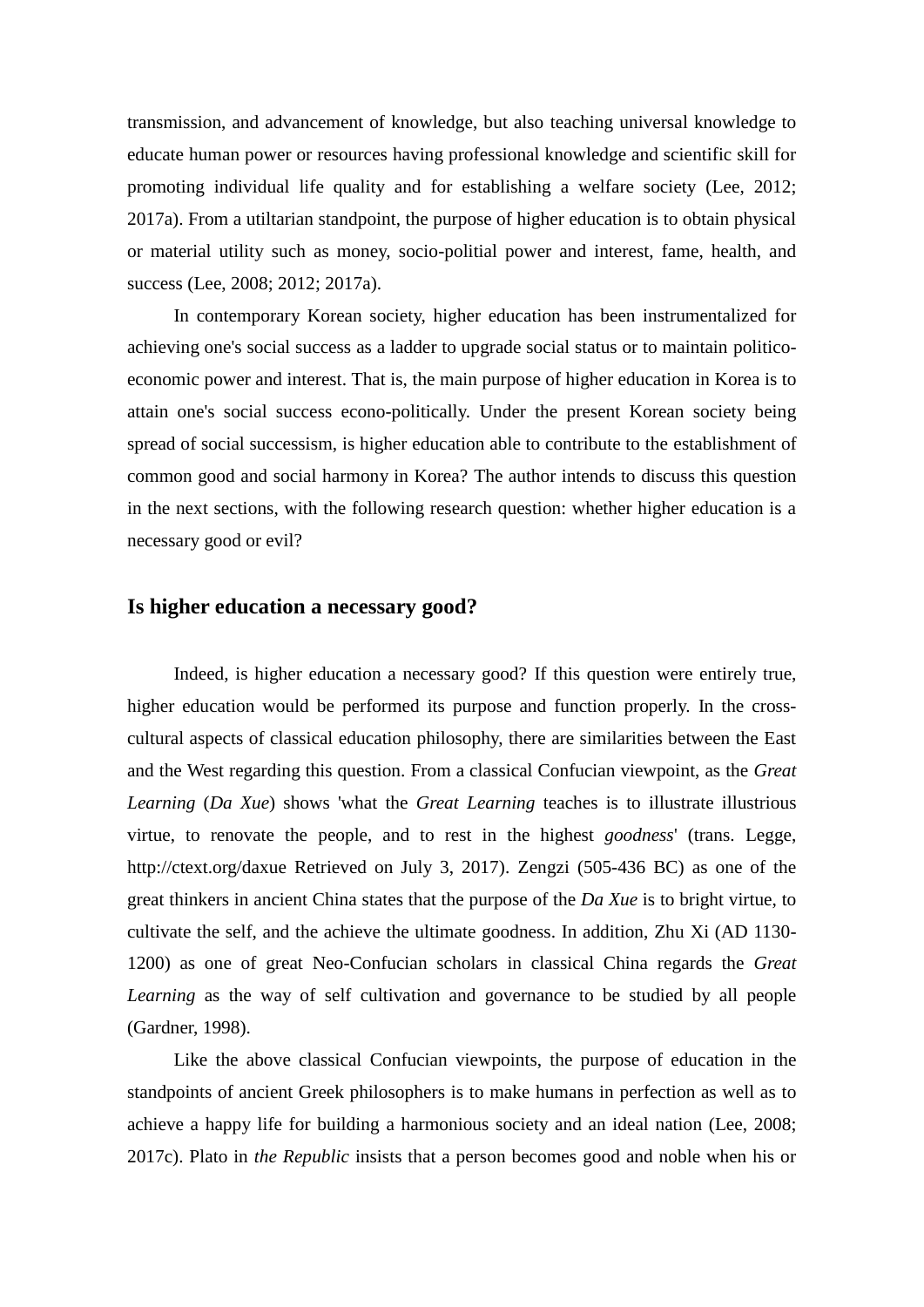her behavor conformed to the universal and timeless concepts of truth, goodness, beauty, and justice through *paideia* (education) (Lee, 2008; 2017c; Jowett, 1991a). In addition, Aristotle in *Nicomachean Ethics* asserts that the highest end of virtuous life as *eudaimonia* (happiness) can be achieved by *paideia* (education) (Lee, 2008; 2017c; Jowett, 1991b; Ross, 1988).

As reviewed in the above, the common purpose of education is to cultivate oneself, to build a virtuous society, and to achieve the ultimate goodness or happiness. In addition, to establish a harmonious society and a righteous nation is also an important educational purpose. In this vein, the common purpose of higher education in the East and the West is the same as the ones of education in terms of positive functions. That is, the general purpose of higher education is to achieve self-actualization, a harmonious society, and a righteous nation for enhancing individual life quality or success, social welfare or happiness, and national competitiveness or power through studying knowledge and technology as well as forstering leaders and professionals.

If the general purpose of higher education is quite easily achieved without any problems and barriers, we can say higher education is a necessary good in the aspect of positive function. However, if higher education negatively performs general purpose and function, we can say higher education is a necessary evil. In the next section, this research hypothesis will be discussed from the perspective of Korean higher education.

# **Is higher education a necessary evil?**

In contemporary Korea, higher education has negatively performed educational purpose and function in terms of individual cultivation, social harmony, and national righteousness. Retrospecting on modern political history in South Korea, it is not too much to say that numerous Korean politicians who attained higher academic credentials, including presidents, Cabinet members, and members of national assembly as well as higher ranking public officials or bureaucrats, have preferentially performed their duties and roles for private interests and privileges.

In addition, a large number of the *Jaebeol* cliques or the plutocrats who finished higher education courses in a contemporary Korean society have generally pursued their own advantage and wealth. Furthemore, they sometimes have closely tied with politicians to increase or to solidify their interests and power. In these veins, the majority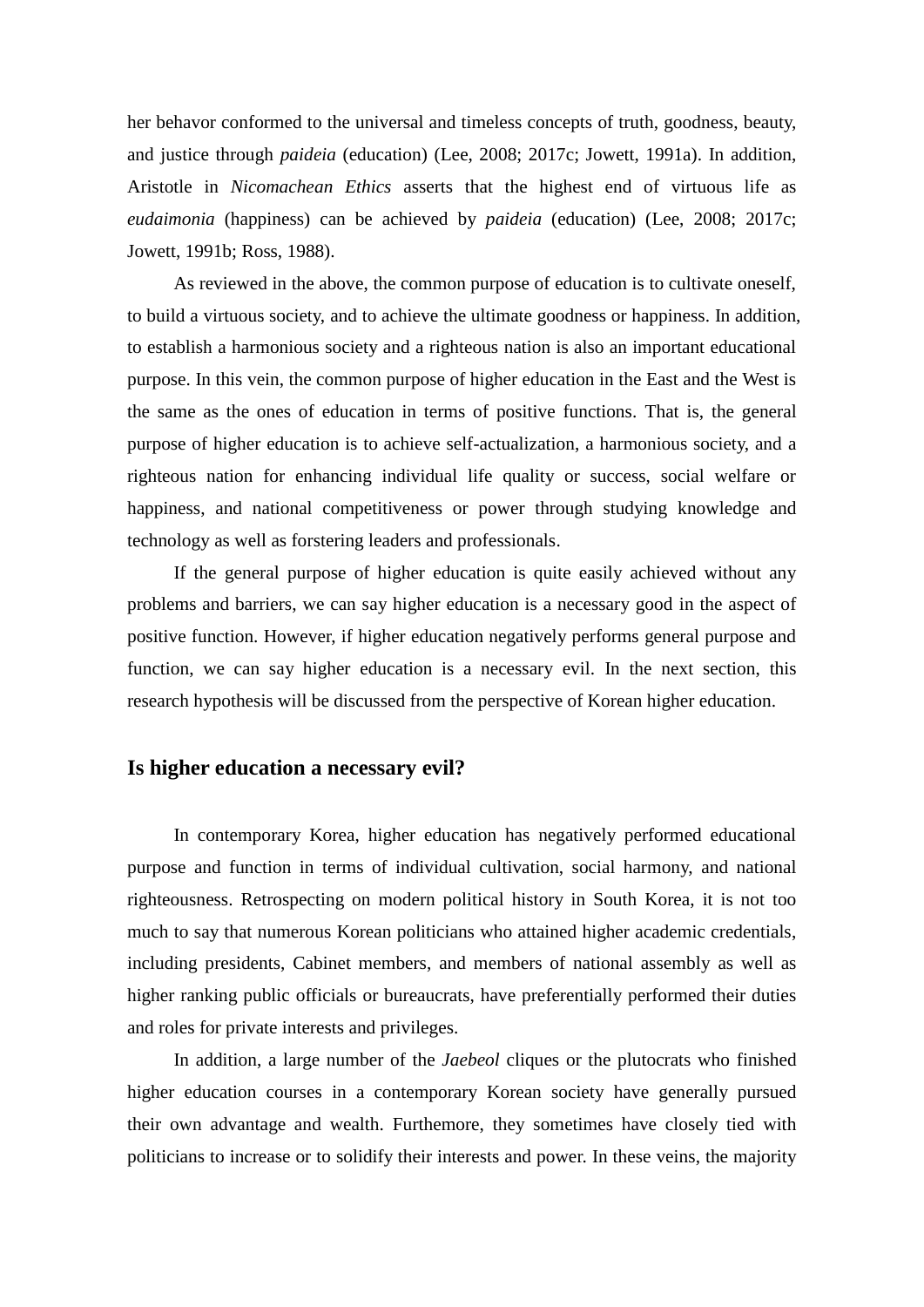of Korean politicians and plutocrats have pursued not only egoistic prosperity rather than mutual prosperity, but also family's rights and interests rather than societal harmony and Common Good. Therefore, in the aspacts of social harmony and individual cultivation, we can say that such Korean politicians and plutocrats who completed university education may be a necessary evil for the general people. The reason is that they have given heavily suffering damage to the great number of the common people who are lower educated and who are not rich because of abusing or misusing their political or economic power.

For instance, Geun-hye Park as an impeached former Korean president, who is on trial for a string of massive politico-economic corruption charges, including the trial of Samsung heir apparent (The Korea Herald, www.koreaherald.com, Retrieved on July 19, 2017). One of higher officials, former presidential secretary for civil affairs, is at the center of the Park's scandal, and "is being investigated without detention over a string of charges including dereliction of duty in connection with the scandal"(The Korea Herald, www.koreaherald.com, Retrieved on July 17, 2017). The first case is the former President of South Korea, the second Vice Chairman of Samsung Electronics, and the third a higher official under the Park Administration. All three persons who completed higher education, with obtaining excellent or good educational credentials, were or are representative persons in South Korea politically, economically, and public officially.

Of course, in a case of Samsung Electronics' Vice Chairman, it is possible to be various pros and cons opinions. Nonetheless, it is undeniable that politico-economic ties are social evils which have brought various social ills and irregularities in contemporary Korean society. Furthermore, government-business collusion in South Korea has brought not only the accumulation of wealth by illegal means and ways, but econo-political corruption and social disharmony through all over the country. What we call, both persons of political and capital power having higher educational backgrounds have a broadly significant effect upon the common people, with abusing their political and economic power. Especially, when the political bureaucrats who belong to the power elite conspire with conglomerateurs, politico-economic irregularities and corruption are diffused throughout the country. Being under the politico-economic corruption, not only the gap between the rich and the poor is getting wider and wider, but also the societal disharmony between the higher educated people and the lower educated people go from bad to worse. In addition, some professionals and entrepreneurs, such as lawyers, medical and dental doctors, and real estate businessmen, not only frequently overuse their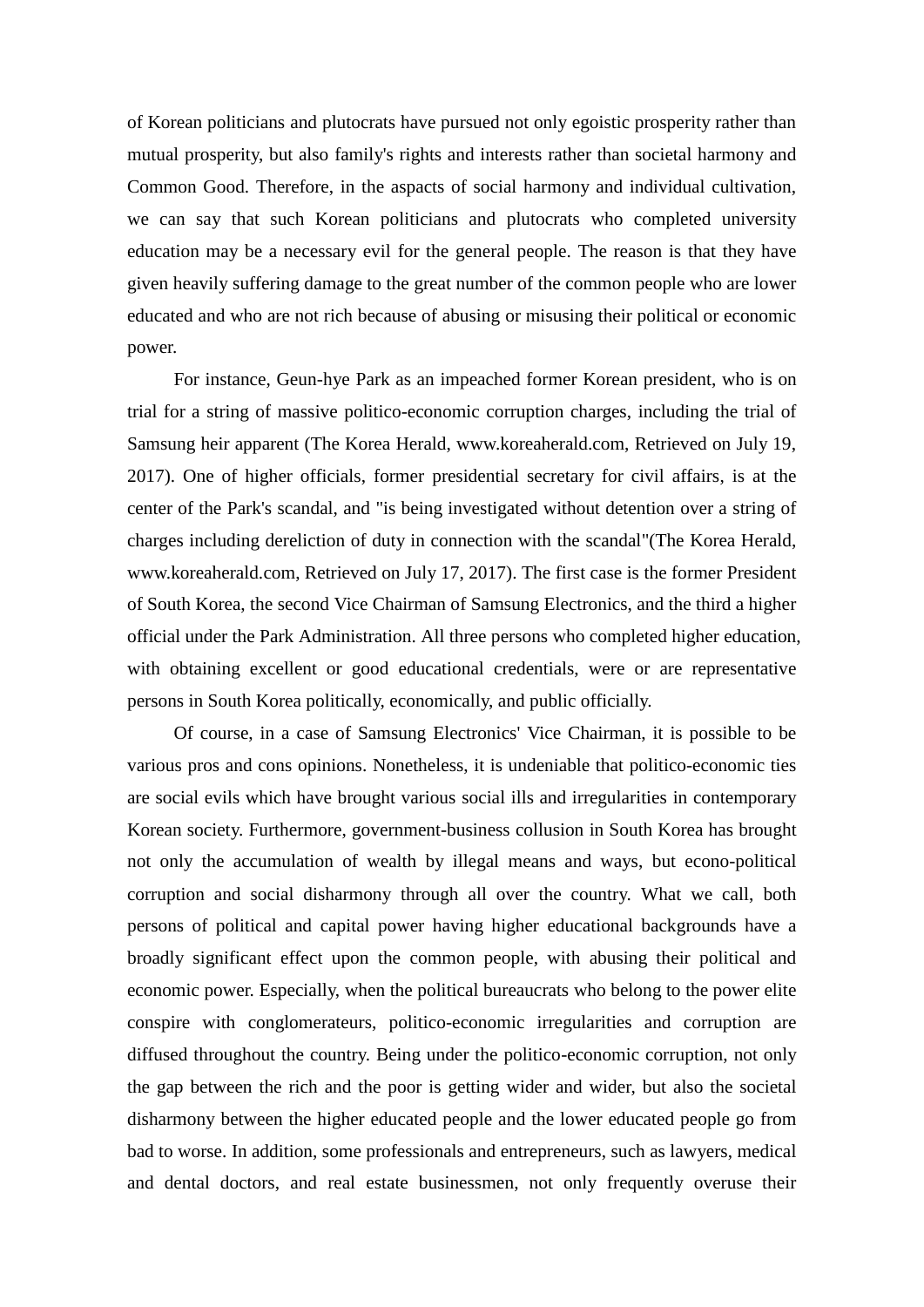professional knowledge or capacity for their own profits and interests, but also sometimes do harm or sufferings to the common people directly or indirectly.

Considering the above instances and cases, that is, if the politico-economically or professionally powerful persons who have excellent educational credentials bring various social ills and irregularities, or sufferings, we can say higher education as a means of harmful 'social success' is a necessary evil for the common people.

# **What is an ideal aim of future higher education?**

If higher education is able to be either a necessary good or evil according to persons or situations, what is an ideal aim of future higher education? According to a classical Confucian viewpoint, especially as the author of the *Great Learning* (*Da Xue*), the researcher insists that the ideal aim of future education is 'to illustrate illustrious virtue, to renovate the people, and to rest in the highest *goodness*'. First of all, to illustrate illustrious virtue is related to teach and practice healthy moral norms and ethical values such as philanthropy, charity, gratitude, integrity, human rights, humanity, Common Good, mutual prosperity, cosmopolitanism to balance between the knowledge of traditional higher education and the emerging technology of the new Industrial Revolution Age (Lee, 2017b). Second, to renovate the people is concerned with the constant cultivation of the new emerging megatrends technologies and skills as well as the persistent actualization of pragmatic or utilitarian knowledge and skill. Third, to rest in the highest goodness is related to happiness. As Plato, a great classical Greek philosopher, asserts in the Republic, an individual becomes good and noble when one's behavior through *paideia* (education) (Jowett, 1991a; Lee, 2008; Lee, 2017c). Aristotle in his *Nicomachean Ethics, eudaimonia* (happiness) is the highest end of ultimate goodness or virtuous life (Ross, trans., 1988).

Considering the above eastern and western great thinkers' viewpoints, the ideal aim of future higher education is to establish a happy life, a harmonious society, and an ideally righteous nation. In particular, in order to achive individual happiness, to maintain a socio-economically harmonious society, and to sustain a socio-politically peaceful and righteous country, higher education should strengthen healthy moral education and philanthropical cosmopolitanism education, with utilitarian education.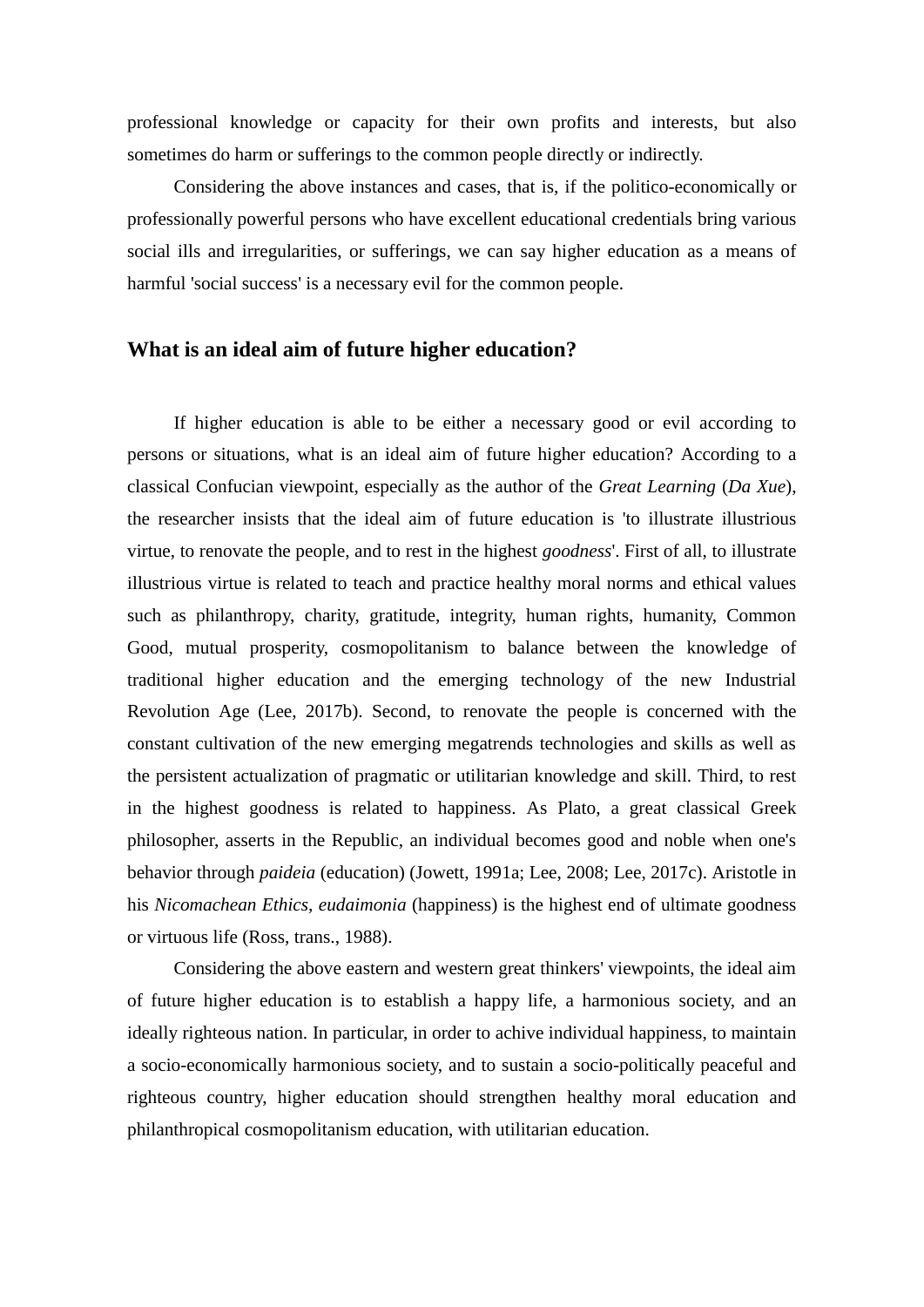## **Summary and Conclusion**

The purpose of this study is to discuss whether higher education is a necessary good or evil from the perspective of happiness education. To review the study systematically, four research questions are addressed. First, what is the purpose of higher education? Second, is higher education a necessary good? Third, is higher education a necessary evil? Last, what is an ideal aim of future higher education? To defend the research questions, the author uses a descriptive content analysis method, with a cross cultural approach. To argue these questions clearly and limitedly, this study is defined as follows: higher education is limited to contemporary Korean higher education; happiness education is reviewed from the perspectives of western and eastern classical standpoints, particularly, the classical Greek philosophers and the classical Confucian thinkers.

The significance of this study is to valuable resources and basic theories about the aims of future higher education for the educational practitioners and theorists of the world, suggesting the research results of this study.

The research findings of this study are as follows:

First, the researcher discussed the significant purpose and function of higher education from three viewpoints teleological, ontological, and utilitarian. In a teleological viewpoint, the purpose of higher education is to cultivate the individual, to achieve the ultimate goodness, and to attain happiness (Lee, 2012). From an ontological standpoint, as the author mentioned on the above, the functional purpose of higher education is not only the preservation, transmission, and advancement of knowledge, but also teaching universal knowledge to educate human power or resources having professional knowledge and scientific skill for promoting individual life quality and for establishing a welfare society (Lee, 2012; 2017a). From a utiltarian viewpoint, the purpose of higher education is to obtain physical or material utility such as money, socio-politial power and interest, fame, health, and success (Lee, 2008; 2012; 2017a).

Second, the general purpose of higher education is to achieve self-actualization, a harmonious society, and a righteous nation for enhancing individual life quality or success, social welfare or happiness, and national competitiveness or power through studying knowledge and technology as well as forstering leaders and professionals. If the general purpose of higher education is quite easily achieved without any problems and barriers, we can say higher education is a necessary good in the aspect of positive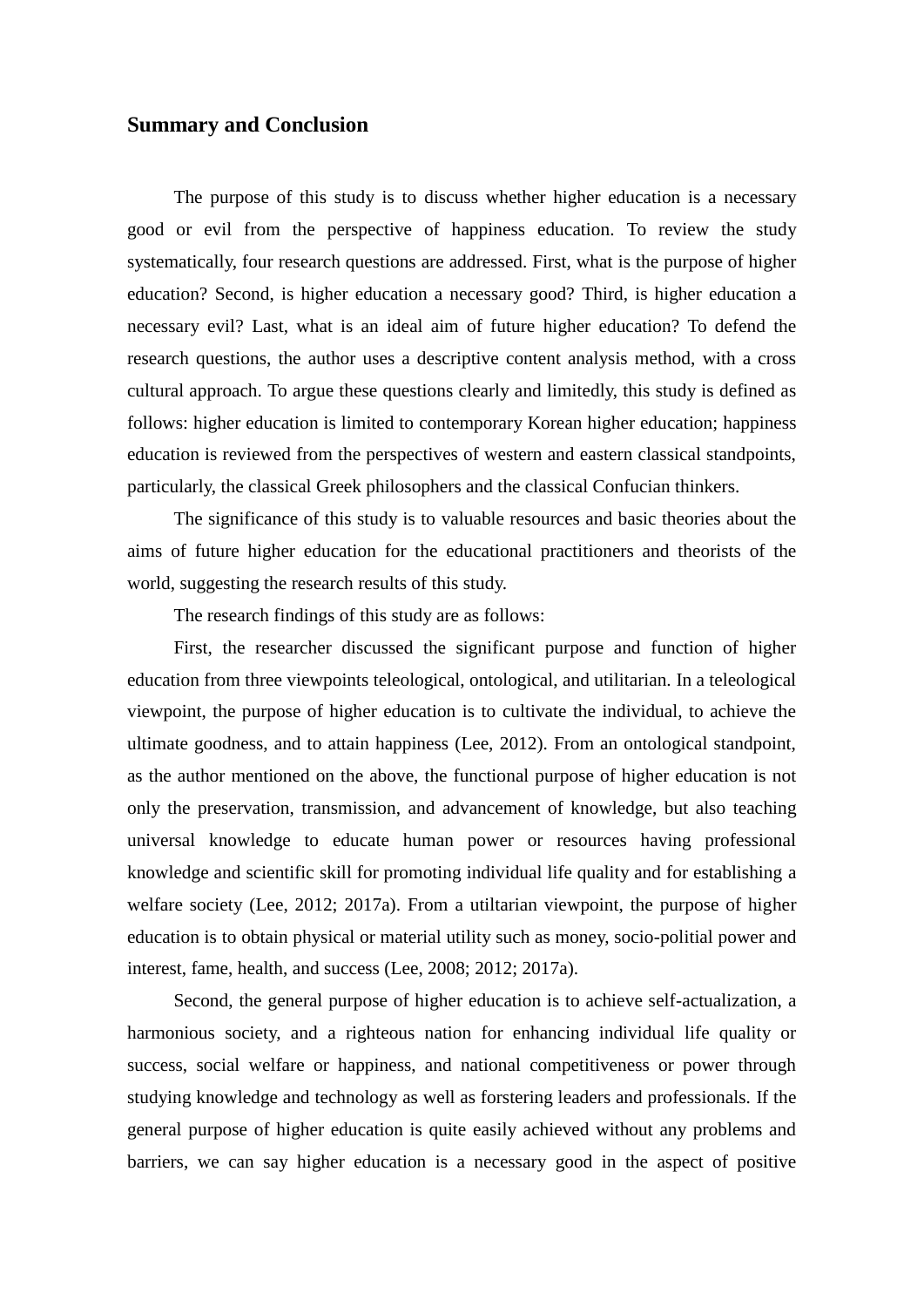function.

Third, in the aspacts of social harmony and individual cultivation, we can say that such corrupt Korean politicians and plutocrats who completed higher education may be a necessary evil. The reason is that they have given heavily suffering damage to the great number of the common people who are lower educated and who are not rich because of abusing their political or economic power. If the politico-economically or professionally powerful persons who have excellent educational credentials bring various social ills and irregularities, or sufferings, we can say higher education as a means of harmful 'social success' is a necessary evil for the common people.

Last, the ideal aim of future higher education is to establish a happy life, a harmonious society, and an ideally righteous nation. In particular, in order to achive individual happiness, to maintain a socio-economically harmonious society, and to sustain a socio-politically peaceful and righteous country, higher education should strengthen moral education and cosmopolitanism education, with utilitarian education.

Conclusively, based on this research findings, the author suggests that Korean higher education for future generations should highlight virtuously moral education and philanthropical cosmopolitanism education, with pragmatically utilitarian education.

For future study, it is recommended that this study should be empirically undertaken to explore the moral values and utility values of higher education in Korean society with quantitative or qualitative research methodology. Finally, the researcher hopes that this position paper will provide basic theories and valuable resources regarding happiness or moral education for the educational practitioners and theorists of the world.

# **References**

.

- Gardner, D. K.(1998). Confucian Commentary and Chinese Intellectual History, *The Journal of Asian Studies, 57* (2), 397-422.
- Jowett, B. (trans.) (1991a). *The Dialogues of Plato. Great Books of the Western World 6, Plato.* Chicago: Encyclopaedia Britannica Inc.
- Jowett, B. (trans.) (1991b). The Works of Aristotle. *Great Books of the Western World 8, Aristotle Volume II.* Chicago: Encyclopaedia Britannica Inc.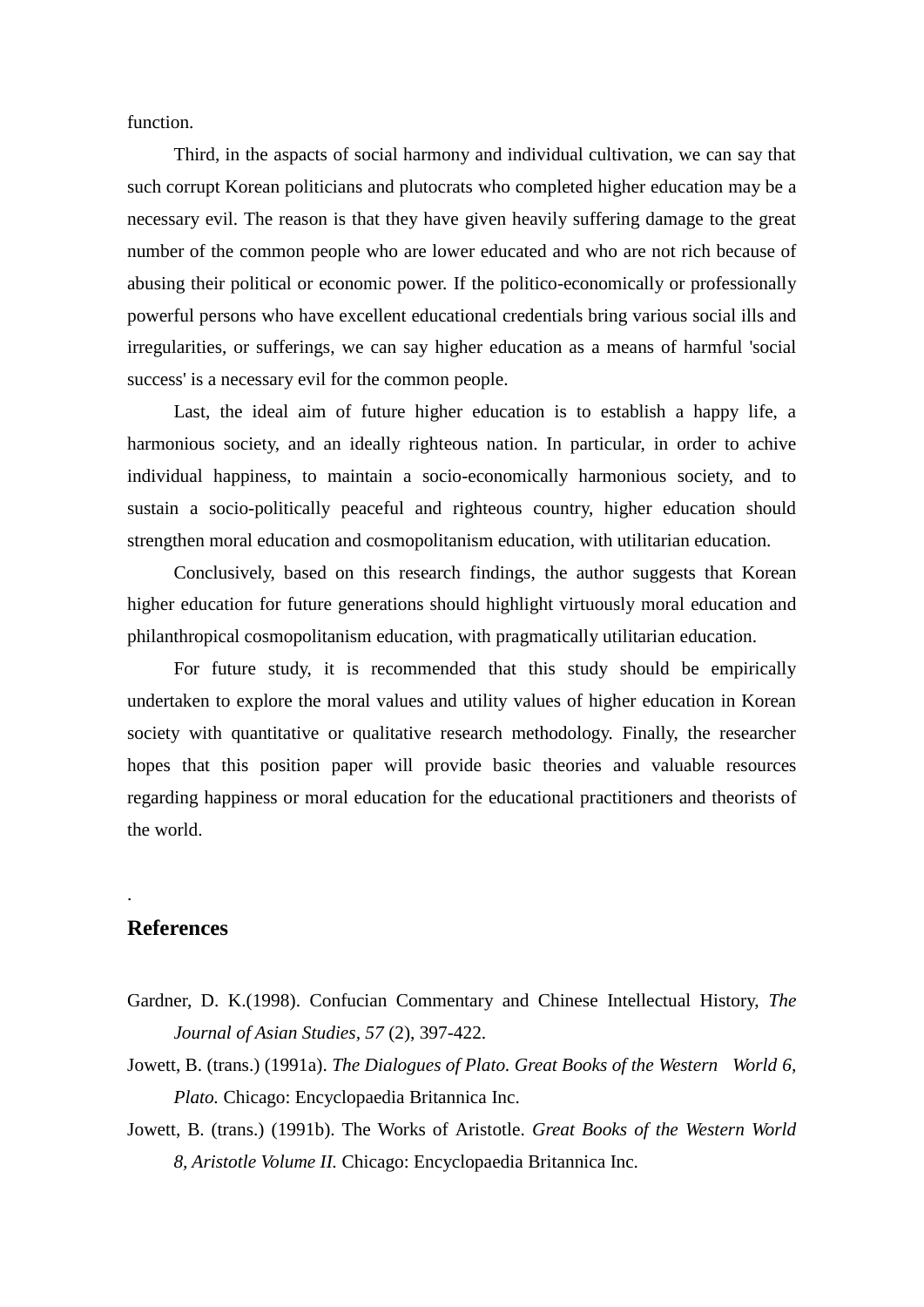- Lee, Jeong-Kyu (2008). *Is University Education a Golden Key for a Happy Life?*  United Nations Public Administration Network (UNPAN): http://unpan1.un.org/intradoc/groups/public/documents/unpan/unpan036748.pdf
- Lee, Jeong-Kyu (2012). *Higher Education in Korea: The Perspectives of Globalization & Happiness.* Paju: Korean Studies Information Ltd., Co.
- Lee, Jeong-Kyu (2017a). *Higher Education and Ethical Value,* ERIC\_Number: ED572960.
- Lee, Jeong-Kyu (2017b). *Happiness and Ethical Values in Higher Education*, ERIC\_Number: ED573755.
- Lee, Jeong-Kyu (2017c). *Higher Education: Teach Happiness and Wisdom,*  ERIC\_Number: ED574581.
- Legge, J.(trans.). The Great Learning [Da Xue]. http://ctext.org/daxue Retrieved on July 3, 2017.
- Legge, J.(trans.). Zhuangzi. http://ctext.org/zhuangzi Retrieved on July 5, 2017.
- Millet, J. D.(1962). *The Academic Community: An Essay on Organization,* New York: McGraw Hill Company, Inc.
- Ross, D. (trans.)(1988). *Aristotle: The Nicomachean Ethics.* Oxford: Oxford University Press.

#### **Internet Sources**

http://ctext.org/daxue The Great Learning [Da Xue], trans. James Legge, Retrieved on July 3, 2017.

http://ctext.org/zhuangzi Zhuangzi, trans. James Legge, Retrieved on July 5, 2017. http://www.koreaherald.com, The Korea Herald, Retrieved on July 17--July 19, 2017.

#### **Acknowledgement**

I would like to dedicate this academic position paper to my dear Korean people.

### **\*Author:**

Jeong-Kyu Lee, educational scholar, the 2017 Albert Nelson Marquis Lifetime Achievement Award Winner, Marquis Who's Who in America  $61<sup>st</sup>$  Edition (2007), and Marquis Who's Who in the World 24th-33rd Edition (2007-2016) listed educator with a